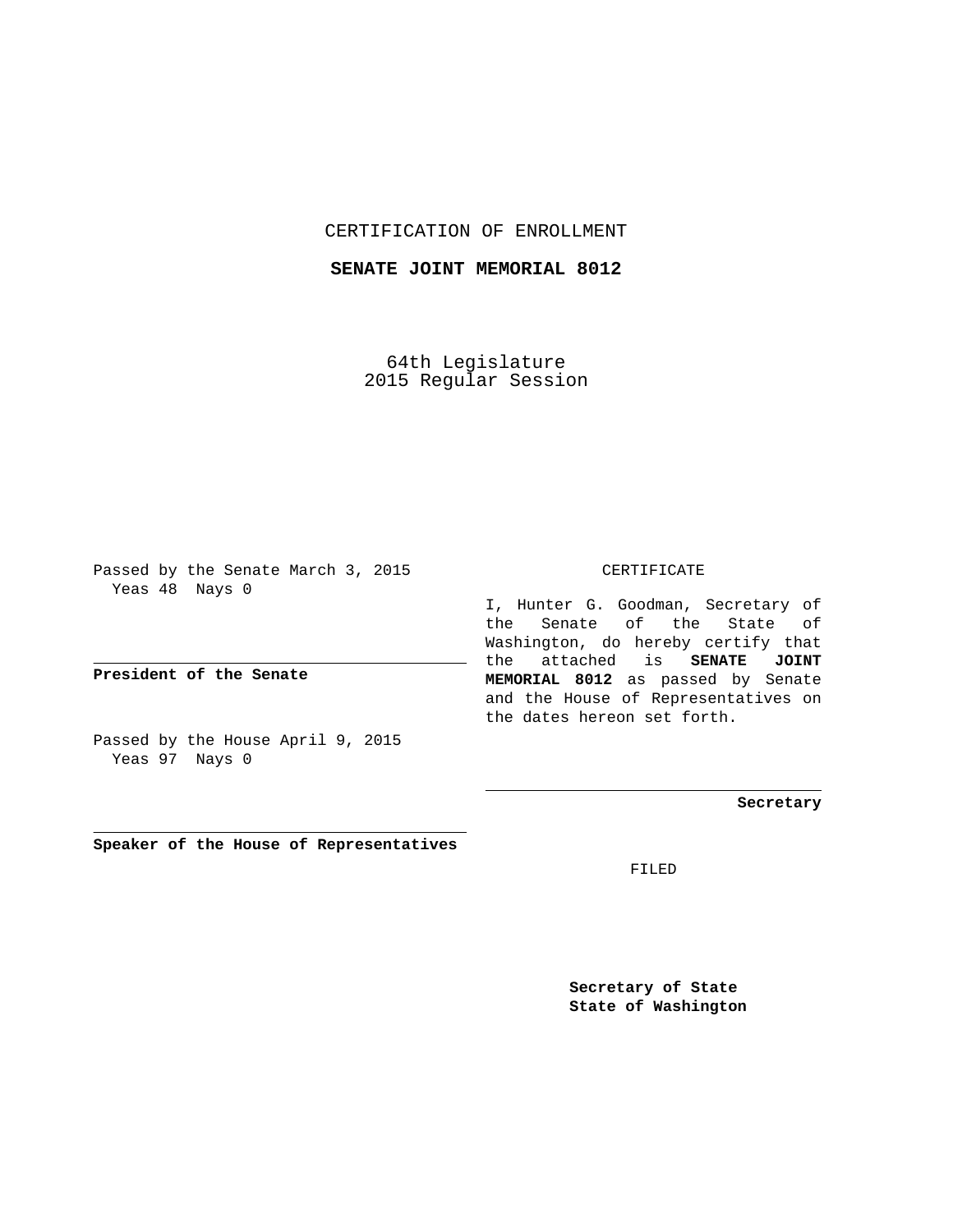## **SENATE JOINT MEMORIAL 8012**

Passed Legislature - 2015 Regular Session **State of Washington 64th Legislature 2015 Regular Session By** Senators Hargrove, King, Hobbs, Hill, Conway, and Hatfield Read first time 02/09/15. Referred to Committee on Transportation.

 TO THE HONORABLE LYNN PETERSON, SECRETARY OF THE DEPARTMENT OF TRANSPORTATION, AND TO THE WASHINGTON STATE TRANSPORTATION COMMISSION, AND TO THE WASHINGTON STATE DEPARTMENT OF TRANSPORTATION:

 We, your Memorialists, the Senate and House of Representatives of the State of Washington, in legislative session assembled, respectfully represent and petition as follows:6

 WHEREAS, In 1864 Corporal Francis A. Bishop, a Port Angeles and Clallam County resident, and a member of Charlie Company, 57th Pennsylvania Volunteer Infantry in the Union Army, received the Medal of Honor for capturing the Confederate flag in the Battle of 11 Spotsylvania; and

 WHEREAS, In 1865 Corporal Thaddeus S. Smith, a Port Townsend and Jefferson County resident, and a member of Easy Company, 6th Pennsylvania Reserve in the Union Army, received the Medal of Honor for flushing out a Confederate sharpshooter nest at the Battle of 16 Gettysburg; and

 WHEREAS, In 1944 Private First Class Richard Beatty Anderson, an Agnew and Clallam County resident, and a mortar man of the 2nd Battalion, 23rd Infantry Regiment, 4th Marine Division of the United States Marine Corps, received the Medal of Honor for saving three men by tucking a Japanese grenade into his midsection before it exploded on the island of Roi Namur in the Marshall Islands; and